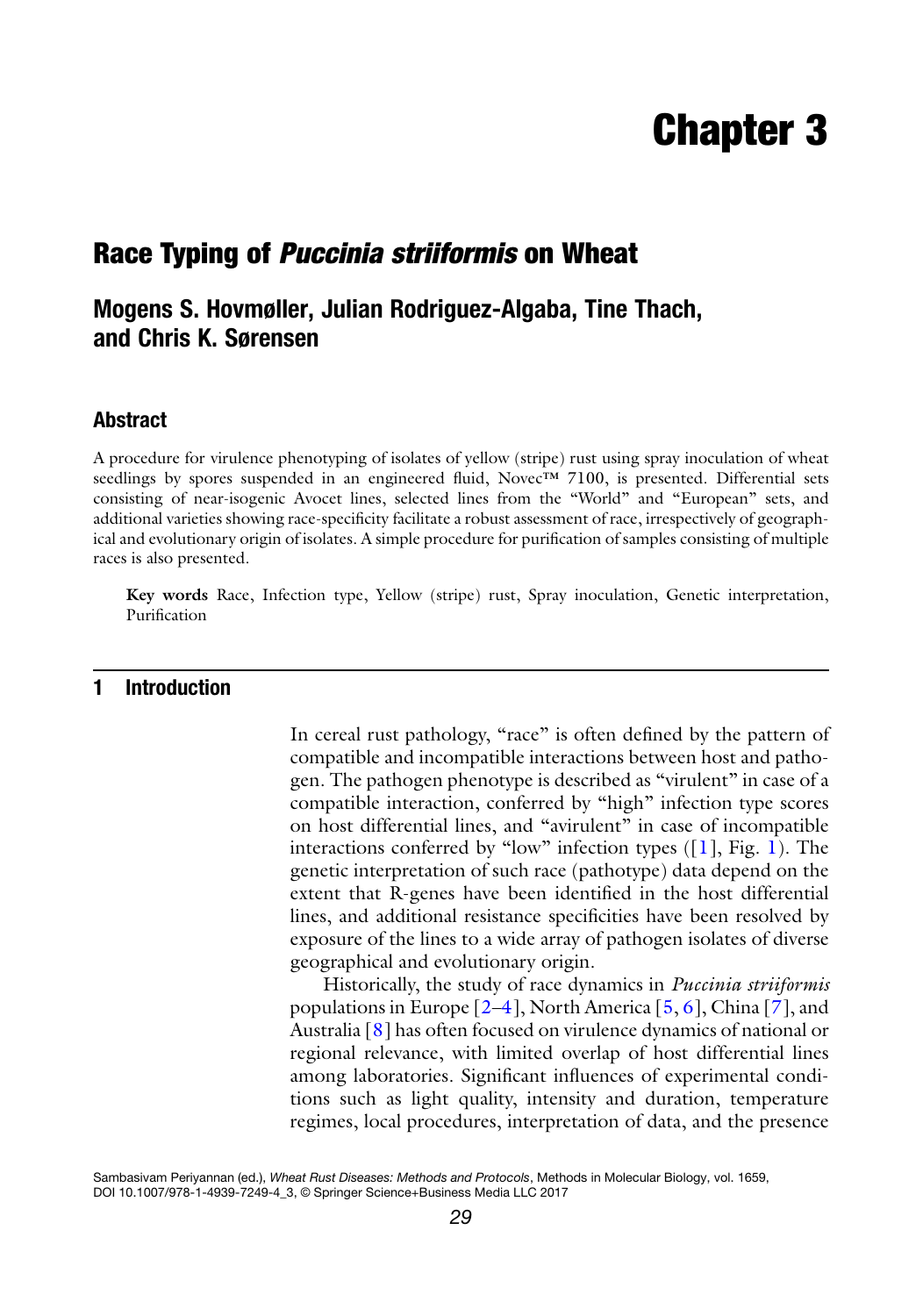<span id="page-1-0"></span>

Fig. 1 Disease scoring scale (0–9) of infection types (IT) for *yellow* (*stripe*) rust according to McNeal et al. Distinct appearance of chlorosis and necrosis for individual IT may vary depending on R-genes involved; IT 0–6 generally considered incompatible (avirulent) and IT 7–9 compatible (virulent). IT from left to right,  $0$ : no visible disease symptoms (immune), 1: minor chlorotic and necrotic flecks, 2: chlorotic and necrotic flecks without sporulation, 3–4: chlorotic and necrotic areas with limited sporulation, 5–6: chlorotic and necrotic areas with moderate sporulation,  $\bar{r}$ : abundant sporulation with moderate chlorosis,  $\beta$ –9: abundant and dense sporulation without notable chlorosis and necrosis

of undetected resistance specificities toward particular isolates, have further restricted the comparison of race typing results from different parts of the world. The initiative by Ron W. Stubbs and colleagues in Wageningen, the Netherlands, is one significant exception since they offered yellow rust race typing for many countries world-wide between the 1960s and 1980s [[9\]](#page-10-0). The service was stopped around 1990, and in 2010 the collection of more than 5000 spore samples preserved in liquid nitrogen was transferred to the Global Rust Reference Center, Aarhus University, Denmark [[10\]](#page-10-7). The escalating yellow rust epidemics worldwide in recent years [[11](#page-10-8)], and the spread of epidemics to new areas, where the disease have previously been absent or nonsignificant, have increased the need for understanding spread, establishment, and evolution of yellow rust races at a global scale [[12,](#page-10-9) [13](#page-10-10)].

The methodologies presented in this chapter are based on the experiences of virulence phenotyping at the Global Rust Reference Center of more than 1000 isolates from recent years, representing 46 countries and five continents, and linking to results in the past by the recovery of more than 200 spore samples from the Stubbs collection [\[14\]](#page-10-11). Procedures for purification of spore samples of mixed races and the rationale for a robust phenotyping by taking into account the results from multiple differential lines with shared R-genes are also presented.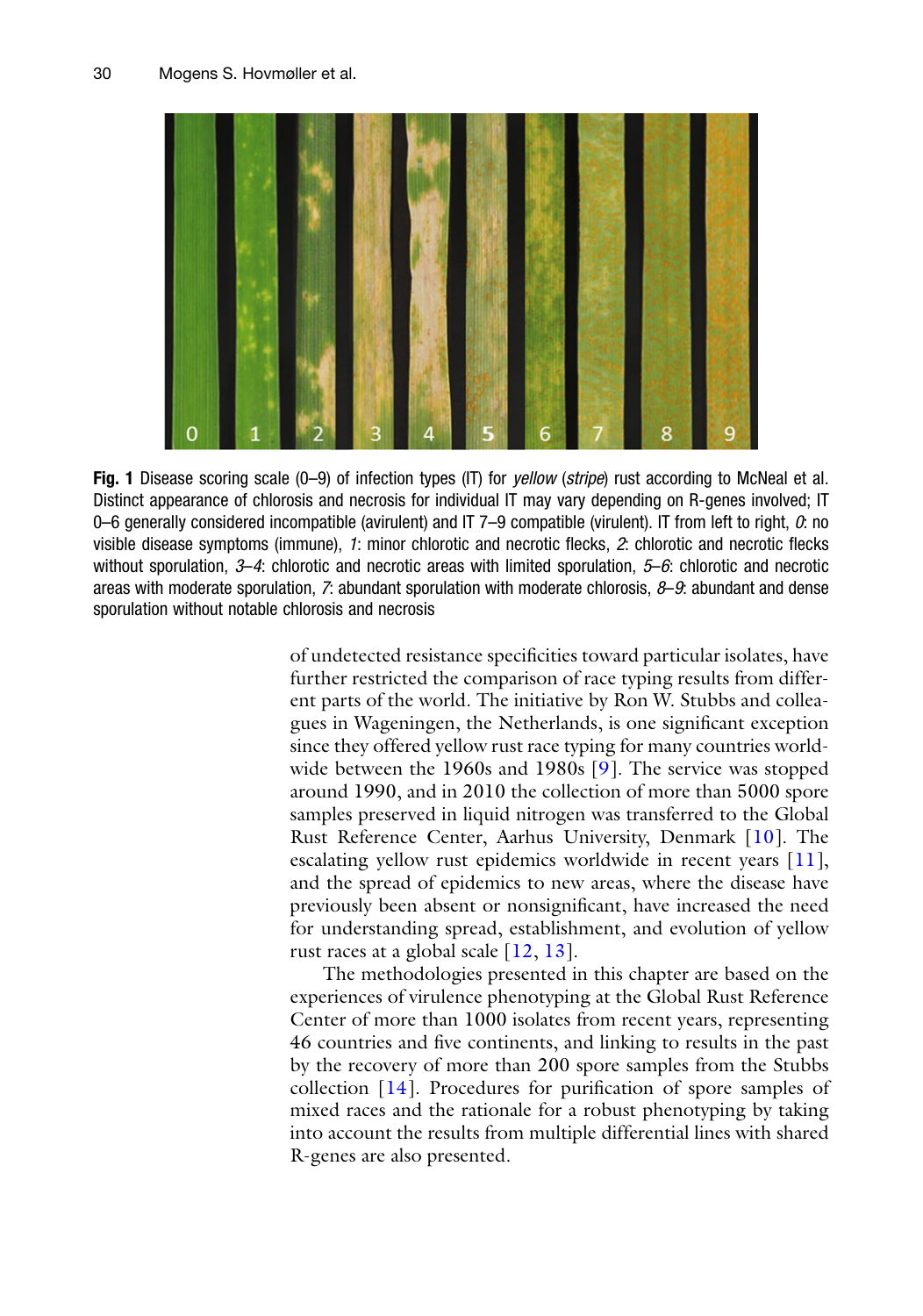## 2 Materials

- 1. Six to eight seeds of each wheat differential line per set (Table [1](#page-2-0); see Note 1).
- 2. Plastic pots ( $7 \times 7 \times 8$  cm).

#### <span id="page-2-0"></span>Table 1

Current standard and extended set of wheat differential lines used for race typing of P. striiformis isolates at the Global rust Reference Center (GRRC), [www.wheatrust.org](http://www.wheatrust.org)

| <b>Differential set</b>       | <b>Differential line</b> | <b>Yellow rust resistance</b><br>genes $(Yt)^a$ | <b>GRRC</b><br>standard set | <b>GRRC</b><br>extended set |
|-------------------------------|--------------------------|-------------------------------------------------|-----------------------------|-----------------------------|
| World (W)                     | Chinese 166              | $\mathfrak{I}$                                  | $\mathbf X$                 | $\mathbf X$                 |
|                               | Vilmorin 23              | $3, +$                                          | $\mathbf X$                 | $\mathbf X$                 |
|                               | Heines Kolben            | $6, +$                                          | $\mathbf X$                 | X                           |
|                               | Lee                      | $7, +$                                          | $\mathbf X$                 | $\mathbf X$                 |
|                               | Moro                     | ${\it 10}$                                      | $\mathbf X$                 | $\mathbf X$                 |
|                               | Strubes Dickkopf         | $Sd, 25, +$                                     |                             | $\mathbf X$                 |
|                               | Suwon 92/Omar            | Su                                              |                             | X                           |
| European (E)                  | Hybrid 46                | $4, +$                                          | $\mathbf X$                 | $\mathbf X$                 |
|                               | Heines Peko              | 2, 6, 25, $+$                                   |                             | X                           |
|                               | Heines VII               | $2, 25, +$                                      |                             | $\mathbf X$                 |
|                               | Compair                  | $8, +$                                          |                             | $\mathbf X$                 |
|                               | Carstens V               | $32, 25, +$                                     | $\mathbf X$                 | $\mathbf X$                 |
|                               | Spaldings Prolific       | $Sp, 25, +$                                     |                             | $\mathbf X$                 |
| Avocet near-isogenic<br>lines | Avocet S                 | AvS                                             | $\mathbf X$                 | $\mathbf X$                 |
|                               | Avocet/Yr1               | $1, 18^b, A\nu S$                               |                             | $\mathbf X$                 |
|                               | Avocet/Yr5               | 5, $18^{\circ}$ , $A\mathit{v}S$                |                             | X                           |
|                               | Avocet/Yr6               | $6,$ AvS                                        | $\mathbf X$                 | $\mathbf X$                 |
|                               | Avocet/Yr7               | 7, AvS                                          |                             | $\mathbf X$                 |
|                               | Avocet/Yr8               | $\boldsymbol{\mathcal{S}}$                      | X                           | X                           |
|                               | Avocet/Yr9               | $9,$ AvS                                        | $\mathbf X$                 | $\mathbf X$                 |
|                               | Avocet/Yr10              | 10, $18^{\rm b}$ , $AvS$                        |                             | $\mathbf X$                 |
|                               | Avocet/Yr15              | 15, $18^{\rm b}$ , $AvS$                        |                             | $\mathbf X$                 |
|                               | Avocet/Yr17              | 17, AvS                                         | $\mathbf X$                 | $\mathbf X$                 |
|                               | Avocet/Yr24              | 24, AvS                                         |                             | $\mathbf X$                 |

(continued)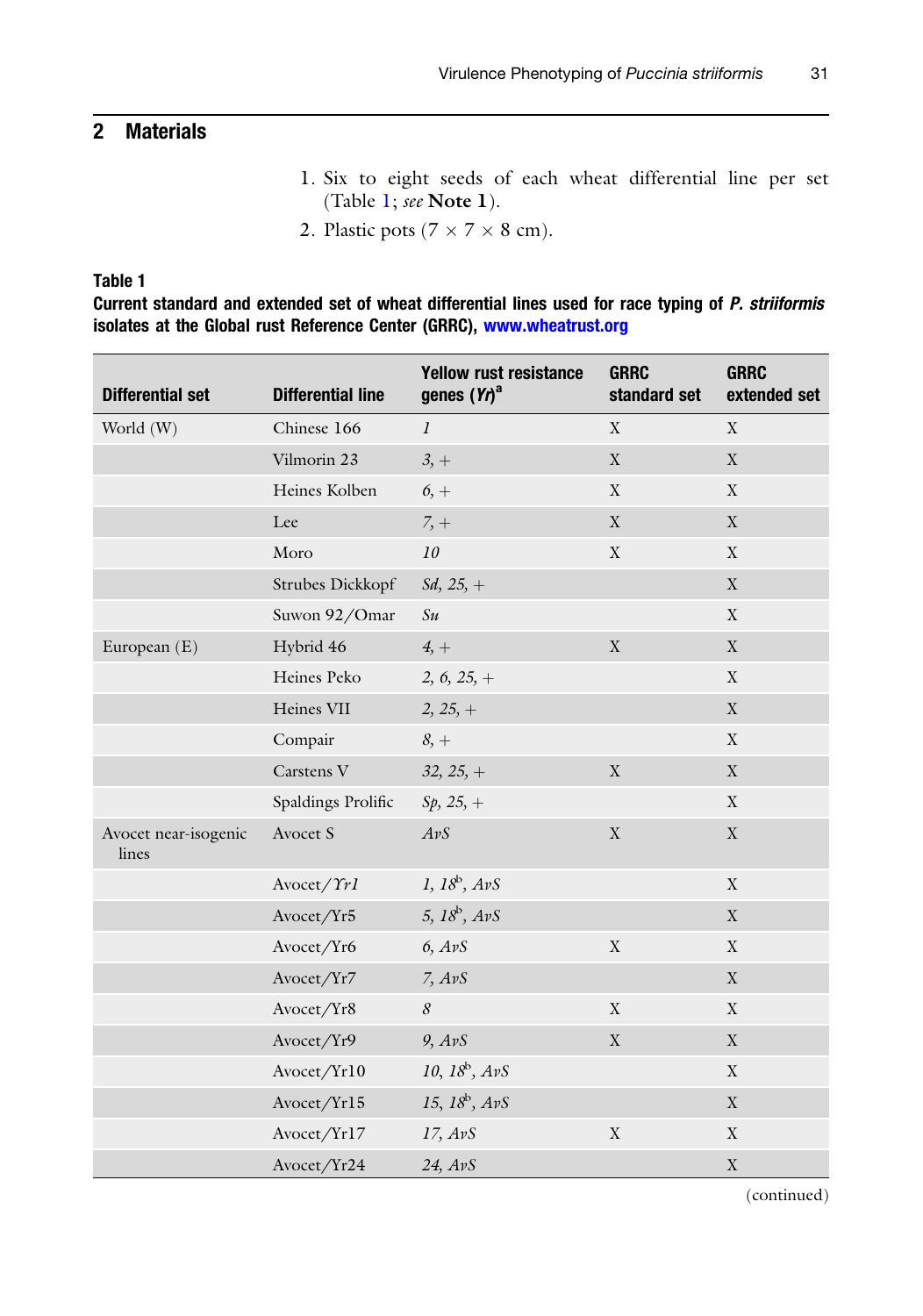#### Table 1 (continued)

| Differential set  | <b>Differential line</b> | <b>Yellow rust resistance</b><br>genes $(Yt)^a$ | <b>GRRC</b><br>standard set | <b>GRRC</b><br>extended set |
|-------------------|--------------------------|-------------------------------------------------|-----------------------------|-----------------------------|
|                   | Avocet/Yr27              | 27, AvS                                         |                             | X                           |
|                   | Avocet/Yr32              | 32, AvS                                         |                             | X                           |
|                   | Avocet/YrSp              | $Sp, 18^b, AvS$                                 | X                           | X                           |
| Additional        | Ambition                 | $Amb^c$                                         | $\mathbf{X}$                | $\mathbf{X}$                |
|                   | Anja                     | $25, +$                                         |                             | X                           |
|                   | Brigadier                | $17, 9, +$                                      |                             | X                           |
|                   | Cortez                   | 15                                              | $\mathbf{X}$                | X                           |
|                   | Kalyansona               | $2, +$                                          | X                           | $\mathbf{X}$                |
|                   | Opata                    | $27, 18^b, +$                                   | X                           | X                           |
|                   | Sleipner                 | $9, +$                                          |                             | $\mathbf X$                 |
|                   | TP 981                   | $25, +$                                         | X                           | X                           |
|                   | <b>VPM1</b>              | $17, +$                                         | X                           | X                           |
| References        | Cartago                  | Unknown <sup>d</sup>                            | X                           | X                           |
|                   | Morocco                  | Unknown <sup>c</sup>                            |                             | X                           |
| Number of entries |                          |                                                 | 20                          | 36                          |

<sup>a</sup> According to [\[8,](#page-10-6) [15](#page-10-12), [16\]](#page-11-0) and the present study.<br><sup>b</sup>  $\gamma v18$  detected by PCB test at GBBC according

 $b$ <sup>b</sup> $\gamma$ *r18* detected by PCR test at GRRC according to [[17\]](#page-11-1)

Resistance specificity of variety Ambition.

dGenerally susceptible except for particular isolates from Himalayan region.

<sup>e</sup>Resistance specificity toward Yr2 avirulent isolates.

- 3. Standard peat-based substrate with slow release nutrients optimized for cereal growth.
- 4. Plastic trays with transparent lids: Standard set trays of the size  $50 \times 40 \times 8$  cm (L:W:H) were used to fit up to 36 pots, one pot for each differential line.
- 5. Airbrush spray gun, vacuum pump and glass flask.
- 6. Novec™ 7100, a hydroflourether engineered fluid.
- 7. Urediniospore sample from a single isolate (10–20 mg dried spores).
- 8. Hand mist sprayer with distilled water.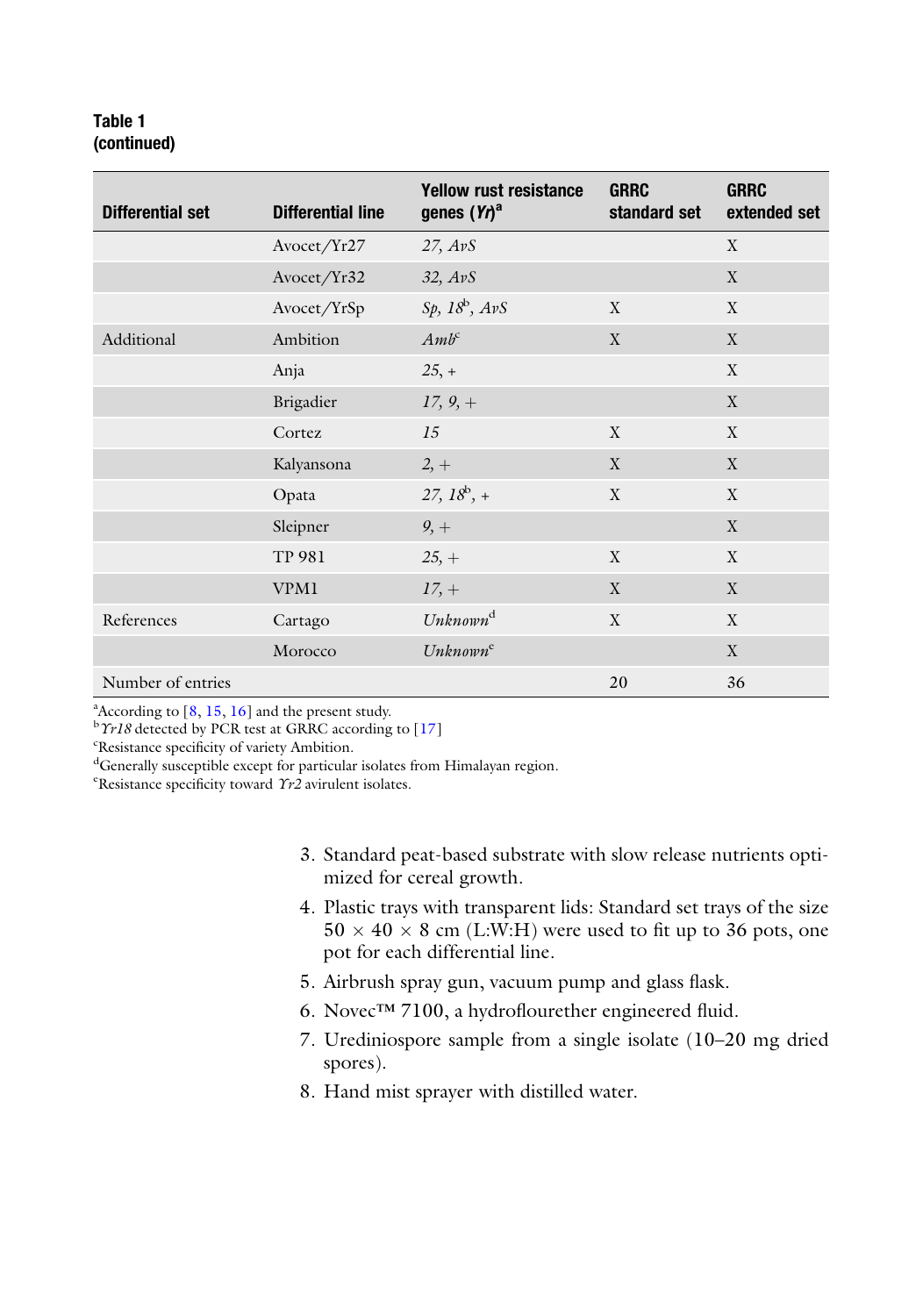#### 3 Methods

- 3.1 Inoculation and Incubation 1. Seeds of each wheat differential line are sown in individual pots containing Pindstrup peat-based substrate. One pot of each line is placed in a tray and grown in spore-proof greenhouse cabins (see Note 2) with 16 h of natural light supplemented with sodium light at  $100$  mE/m<sup>2</sup>/s when daylight is  $\langle 10,000 \rangle$  lux. Temperature is set to 17–12 °C (day–night) and relative humidity to 70–80%.
	- 2. The seedlings are kept in the greenhouse until inoculation at the time when the second leaf is halfway unfolded (12–14 days).
	- 3. Connect the airbrush spray gun to the vacuum pump. Ten to twenty milligrams of urediniospores of a single isolate (see Note 3) is suspended in 5 mL Novec<sup>TM</sup> 7100 in a glass flask and connected to the airbrush spray gun (Fig.  $2a$ ).
	- 4. Inoculate seedlings in fume hood using the airbrush spray gun from 10 to 15 cm distance on all sides and from the top by turning the tray (Fig. [2b](#page-5-0)).
	- 5. Mist the transparent lid and the seedlings with water before covering the tray to ensure dew formation during incubation at  $10^{\circ}$ C in the dark (Fig. [2c,](#page-5-0) [d](#page-5-0)). Transfer the tray to a spore proof greenhouse cabin after 20–24 h of incubation, after which the lid is removed (Fig. [2e](#page-5-0)).
	- 6. The plants are scored for infection types after 15–18 days (see Note 4; Fig.  $2f$ ).
	- 1. Visual assessment of infection type is carried out according to McNeal et al. [\[18\]](#page-11-2). Scores are from 0 to 9 which represent no or less infection to severe infection as detailed in Fig. [1](#page-1-0).
	- 2. Infection type is scored individually on the first and second leaf of each plant within a pot. Number of leaves with a particular infection type is noted.
	- 3. Leaves showing no signs of infection (including chlorosis and necrosis) are categorized as escape.
	- 4. The general disease level is assessed based on susceptible lines. The disease level is categorized as low, medium or high where low represent cases with many escapes per pot, in which case the results may not be reliable.
	- 5. If one or few plants within a pot show distinct different responses than the rest this is noted as seed contamination (see Note 5).

3.2 Scoring and Interpretation of Infection Types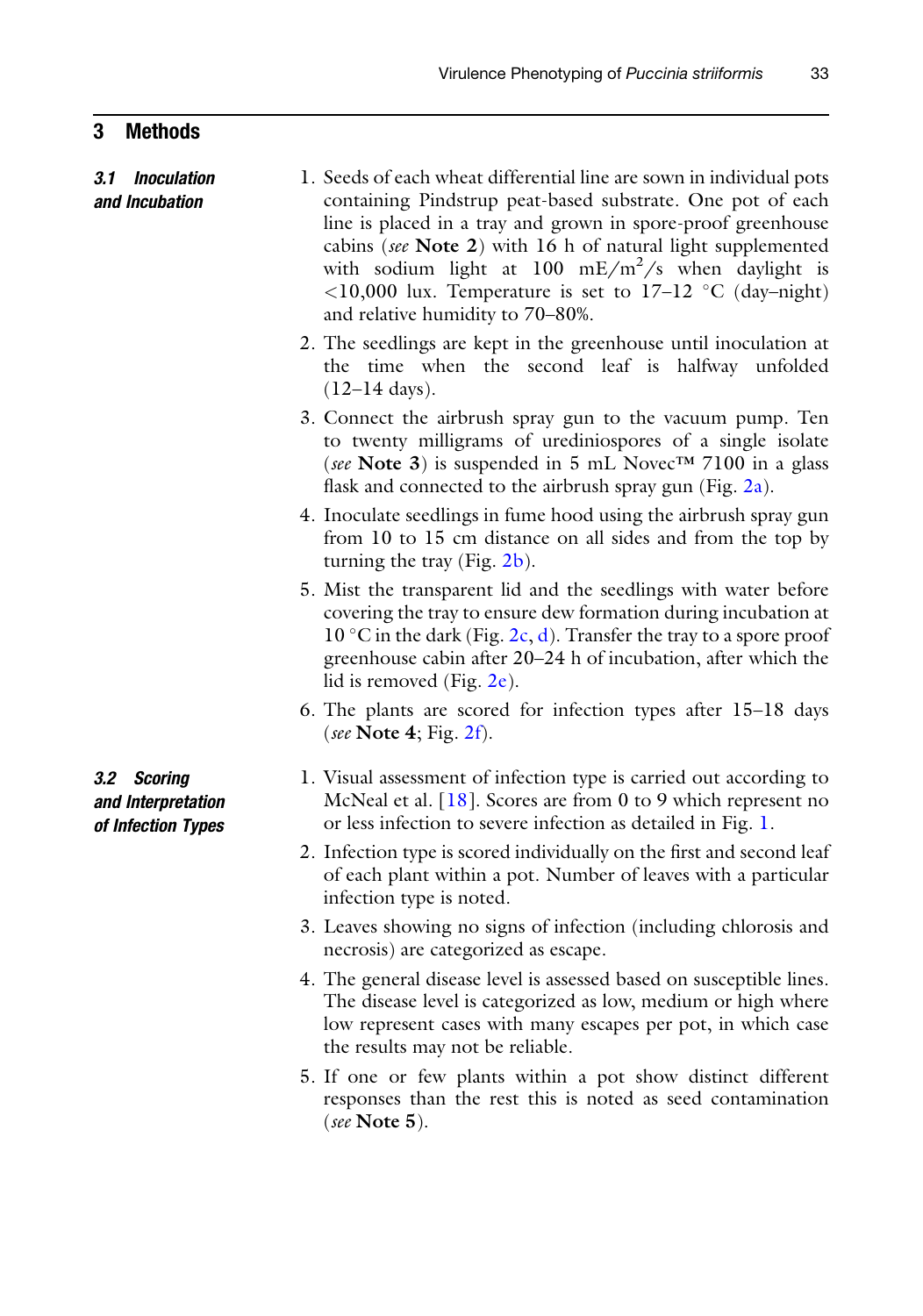<span id="page-5-0"></span>

Fig. 2 Procedure for inoculation of differential sets for virulence phenotyping. (a) Pipette, glass flask, spore sample, airbrush spray gun, vacuum pump, and Novec™ 7100 engineered fluid, (b) 12–14-day-old seedlings inoculated using an airbrush spray gun in a fume hood, (c) seedlings misted with water before incubation to ensure dew formation, (d) seedlings covered and ready for incubation,  $20-24$  h at 10 °C in darkness, (e) inoculated plants transferred to spore-proof greenhouse cabins with automatic watering, (f) virulence phenotyping 15–18 days after inoculation when infection types are well developed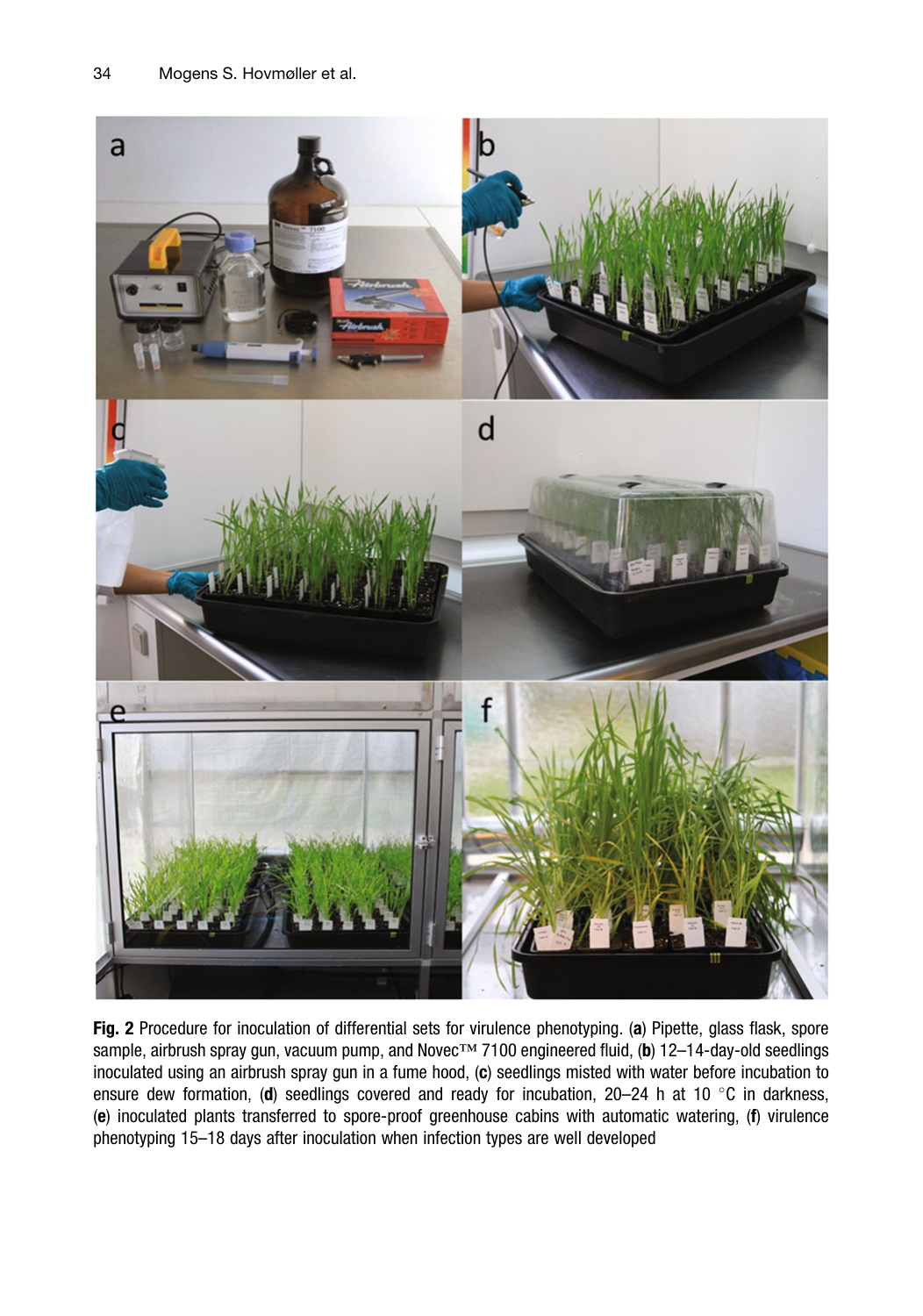<span id="page-6-0"></span>

Fig. 3 Signs of multiple races revealed by contrasting infections types (IT) of compatible and incompatible interactions on the second leave of the nearisogenic lines Avocet S and Avocet/Yr9. (a) Avocet S displaying IT 1 (lower to middle part of the leaf) and IT 6–7 (upper part of the leaf), (b) Avocet/Yr9 displaying IT 1–2 (lower to middle part of the leaf) and IT 7 (upper part of the leaf)

- 6. Contrasting infection types conferred by clearly compatible and incompatible interactions within a leaf may indicate the presence of more than one race (Fig. [3;](#page-6-0) see Note 6). Contamination involving intermediate infection types (IT 4–6) of individual races may be difficult to resolve.
- 7. The virulence phenotype of individual isolates is generally inferred based on infection types across multiple wheat differential lines carrying shared host R-genes (Table [2](#page-7-0)). The complementarity of Avocet near-isogenic lines and additional differential lines is illustrated by three Yr6-virulent isolates of different origin (Fig. [4](#page-8-0)) and three  $\gamma r I \bar{Z}$ -virulent isolates and one avirulent isolate (Fig. [5\)](#page-9-0).
- 8. Avirulence to resistance genes present in multiple differential lines, e.g., the resistance specificity in Avocet S (present in all Avocet lines considered except Avocet/ $\hat{\gamma}$ r8) and  $\hat{\gamma}$ r25 present in seven differential lines, generally restrict the genetic resolution of results (Tables [1](#page-2-0) and [2\)](#page-7-0).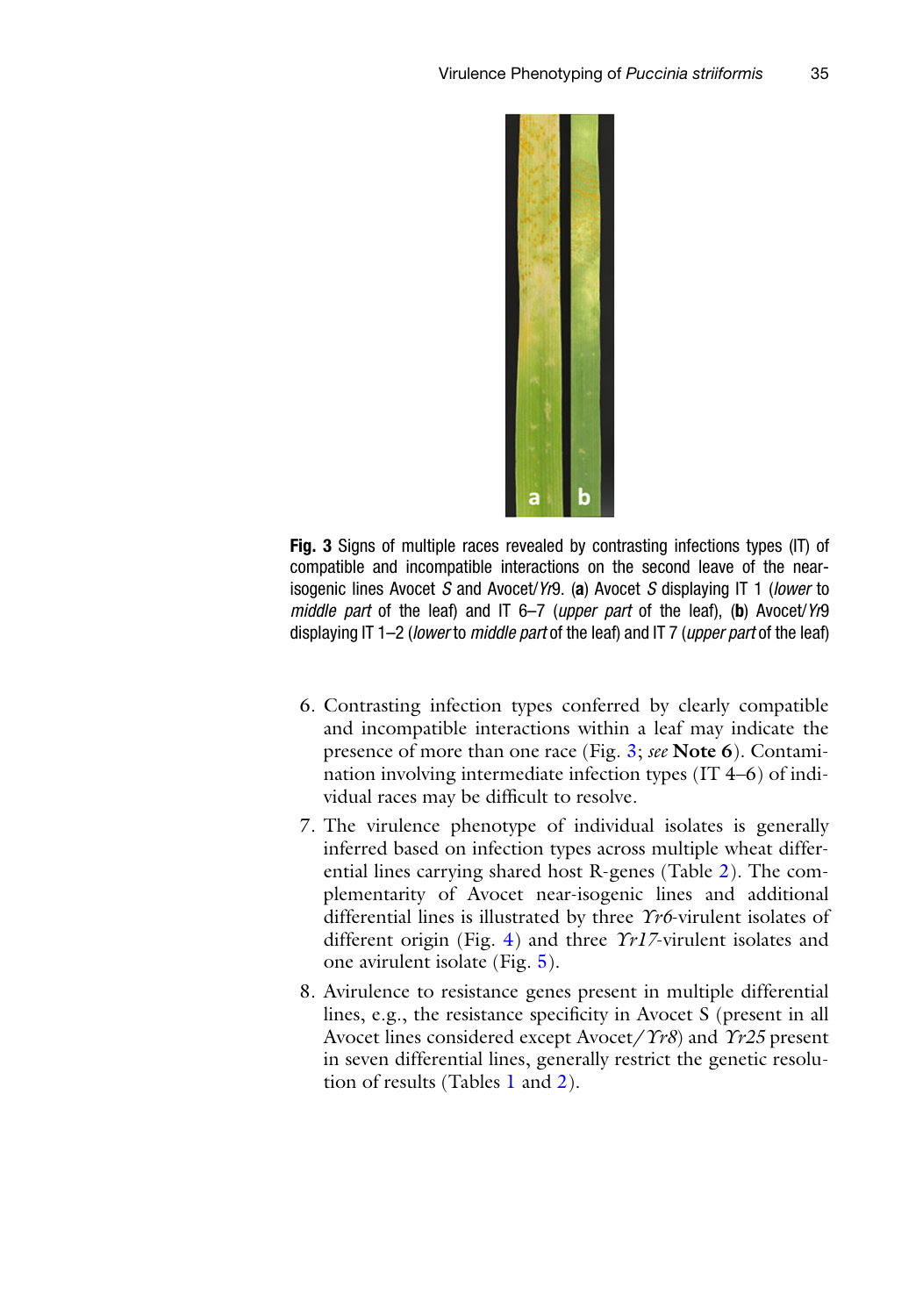### <span id="page-7-0"></span>Table 2

Rationale for the assessment of virulence phenotype of isolates of *P. striiformis* of diverse origin based on infection type scores on wheat differential lines

| <b>Virulence</b><br><b>inferred</b> | <b>Differential lines</b>                              | <b>Resistance genes</b>                                                          | <b>Refinement comment</b>                                                                                                     |
|-------------------------------------|--------------------------------------------------------|----------------------------------------------------------------------------------|-------------------------------------------------------------------------------------------------------------------------------|
| vI                                  | Chinese 166<br>Avocet/Yr1                              | $\gamma_{rl}$<br>Trl, Trl8, TrAvS                                                | AvrAvS: consider Chinese 166                                                                                                  |
| v2                                  | Heines VII<br>Kalyansona<br>Heines Peko                | $Tr2, Tr25, +$<br>$\gamma_{r2,+}$<br>$\Upsilon r2, \Upsilon r6, \Upsilon r25, +$ | Avr25 and Avr6: consider Kalyansona                                                                                           |
| v3                                  | Vilmorin 23                                            | $\gamma_{r3,+}$                                                                  | High and intermediate IT $(5-6)$ imply $v3$                                                                                   |
| $\nu$ <sup>4</sup>                  | Hybrid 46                                              | $\gamma_{r4,+}$                                                                  | High and intermediate IT $(4-6)$ imply $\nu$ 4, often<br>associated with high IT on Suwon/Omar                                |
| v5                                  | ${\rm Avocet}/\Upsilon r5$<br>Triticum spelta<br>album | Yr5, Yr18, YrAvS<br>$\gamma_{r5}$                                                | AvrAvS: consider Triticum spelata album; v5<br>rarely observed                                                                |
| v6                                  | Avocet/Yr6<br>Heines Kolben<br>Heines Peko             | Tr6, ArS<br>$\gamma_{r6,+}$<br>$Tr2, Tr6, Tr25, +$                               | AvrAvS: consider Heines Kolben and Heines<br>Peko.<br>Low IT $(1-3)$ on Heines Kolben and Heines<br>Peko: consider Avocet/Yr6 |
| ν7                                  | Lee<br>Avocet/Yr7                                      | $\gamma_{r7,+}$<br>$\Upsilon r$ 7, $AvS$                                         | AvrAvS: consider Lee                                                                                                          |
| $v\delta$                           | Compair<br>Avocet/Yr8                                  | $\gamma_{r8,+}$<br>$\gamma_{r8}$                                                 | Intermediate IT (4–6) on Compair: consider<br>${\rm Avocet}/\Upsilon r8$ ,                                                    |
| v9                                  | Sleipner                                               | $\gamma_{r}$ 9, +                                                                | Low IT on Sleipner: consider Avocet/Yr9                                                                                       |
|                                     | Avocet/Yr9                                             | Yr9, AvS                                                                         | AvrAvS: consider Sleipner                                                                                                     |
| v10                                 | Moro<br>Avocet/Yr10                                    | $\gamma r l0$<br>Yr10, Yr18, YrAvS                                               | AvrAvS: consider Moro                                                                                                         |
| v15                                 | Cortez<br>Avocet/Yr15                                  | $\gamma r$ 15<br>Tr15, Tr18, AvS                                                 | AvrAvS: consider Cortez; v15 rarely observed                                                                                  |
| v17                                 | <b>VPM1</b><br>${\rm Avocet}/\gamma r l 7$             | $TrI7, +$<br>Tr17, ArS                                                           | AvrAvS: consider VPM1<br>Low IT $(1-3)$ on VPM1: consider<br>${\rm Avocet}/\gamma r l 7$                                      |
| v24                                 | Avocet/Yr24                                            | $\gamma r24$ , $AvS$                                                             | AvrAvS: v24/Avr24 not accessible                                                                                              |
| v25                                 | <b>TP 981</b>                                          | $\gamma_{r25,+}$                                                                 | Intermediate IT (5-6) on TP981: consider<br>Anja                                                                              |
|                                     | Anja                                                   | $\gamma_{r25,+}$                                                                 | Intermediate IT (3-5): consider TP981                                                                                         |
| v27                                 | Opata<br>${\rm Avocet}/\Upsilon r27$                   | $Tr27, Tr18, +$<br>Yr27, YrAvS                                                   | AvrAvS: consider Opata<br>Intermediate IT (5–6) on Opata: consider<br>Avocet/Yr27                                             |
| v32                                 | Carstens V<br>${\rm Avocet}/\Upsilon r32$              | $Tr32, Tr25, +$<br>Tr32, ArS                                                     | AvrAvS: consider Carstens V<br>Low IT $(0-2)$ on Carstens V: consider<br>Avocet/Yr32                                          |

(continued)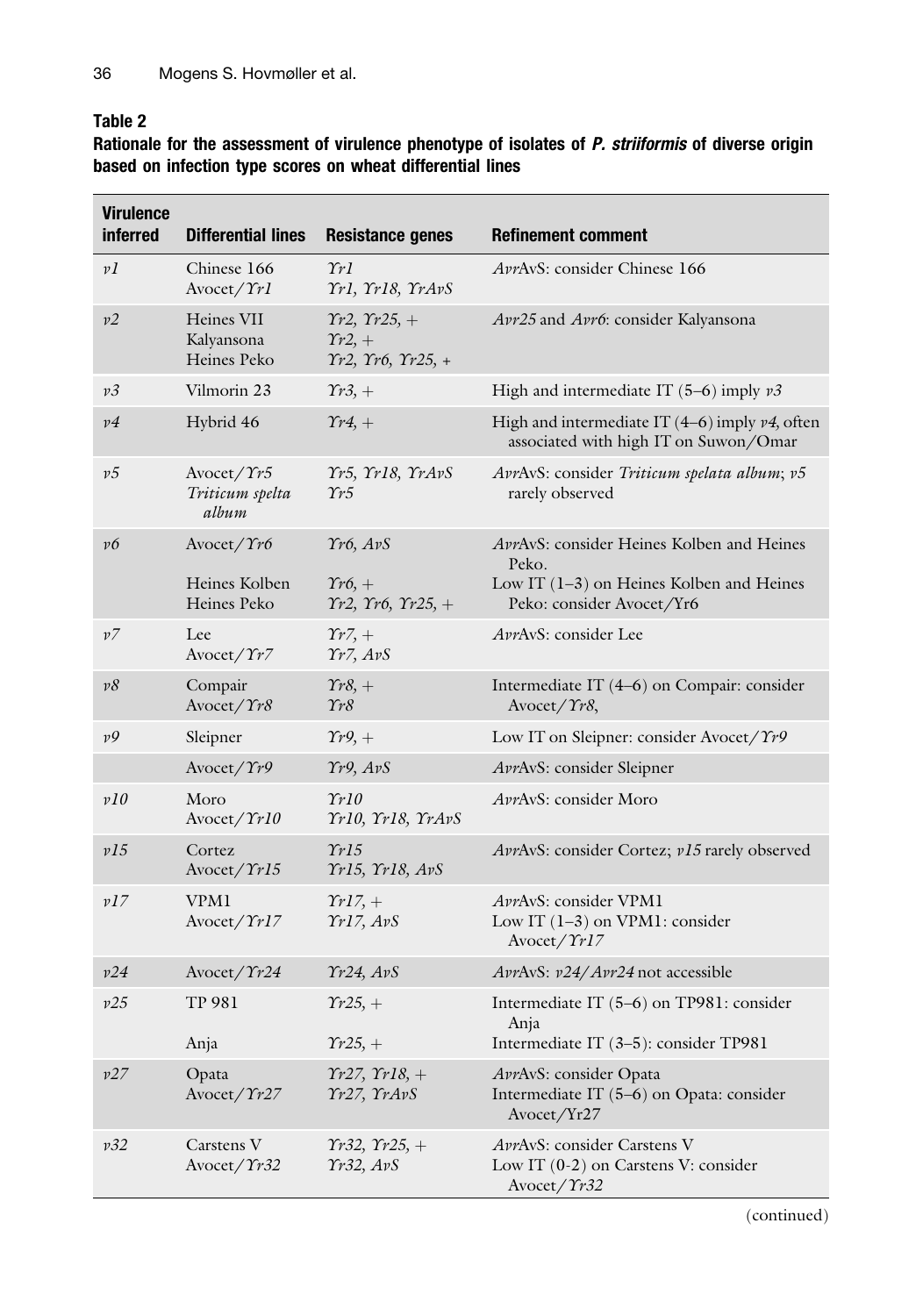| <b>Virulence</b><br>inferred | <b>Differential lines</b>                         | Resistance genes                              | <b>Refinement comment</b>                                                                                                            |
|------------------------------|---------------------------------------------------|-----------------------------------------------|--------------------------------------------------------------------------------------------------------------------------------------|
| $\nu S p$                    | Spaldings Prolific<br>${\rm Avocet}/\Upsilon rSp$ | $TrSp, Tr25, +$<br>YrSp, YrAvS                | <i>AvrAvS:</i> consider Spaldings Prolific<br>Low and intermediate IT on Spaldings Prolific:<br>consider Avocet/ $\gamma$ rSp        |
| $\nu A\nu s$                 | Avocet S                                          | $\gamma_{rA}$ <sub><i>v<sub>S</sub></i></sub> | <i>AvrAvS</i> conferred by IT 0-1                                                                                                    |
| $\nu A$ <i>mh</i>            | Ambition                                          | $\gamma_{rA}$ <sub><i>mh</i></sub>            | Resistance component(s) in Ambition<br>conferred by IT 1-5                                                                           |
| Reference                    | Cartago                                           | <b>None</b>                                   | Susceptible check, avirulence only observed in<br>particular isolates from Pakistan. IT 6–7<br>observed for isolates of Warrior race |

#### Table 2 (continued)

Virulence is generally inferred by the highest infection type within groups of two or more differential lines sharing a considered resistance gene

<span id="page-8-0"></span>

Fig. 4 Infection types (IT) on a 0-9 scale for the isolates DK02d/12, HU226/16, and PK7690 inoculated on wheat lines carrying Yr6, i.e., Avocet/Yr6 (Av.6) and Heines Kolben (H.K.). Cartago (Ca.) and Avocet S (Av.S) are included as susceptible controls. (a) DK02d/12 displaying a compatible interaction (IT 7-8), (b) HU226/16 displaying IT 8 on Ca., IT 2 on Av.S, IT 1 on Av.6, and IT 9 on H.K., (c) PK76090 displaying IT 7-8 on Ca., Av.S, and Av.6 and IT 2 on H.K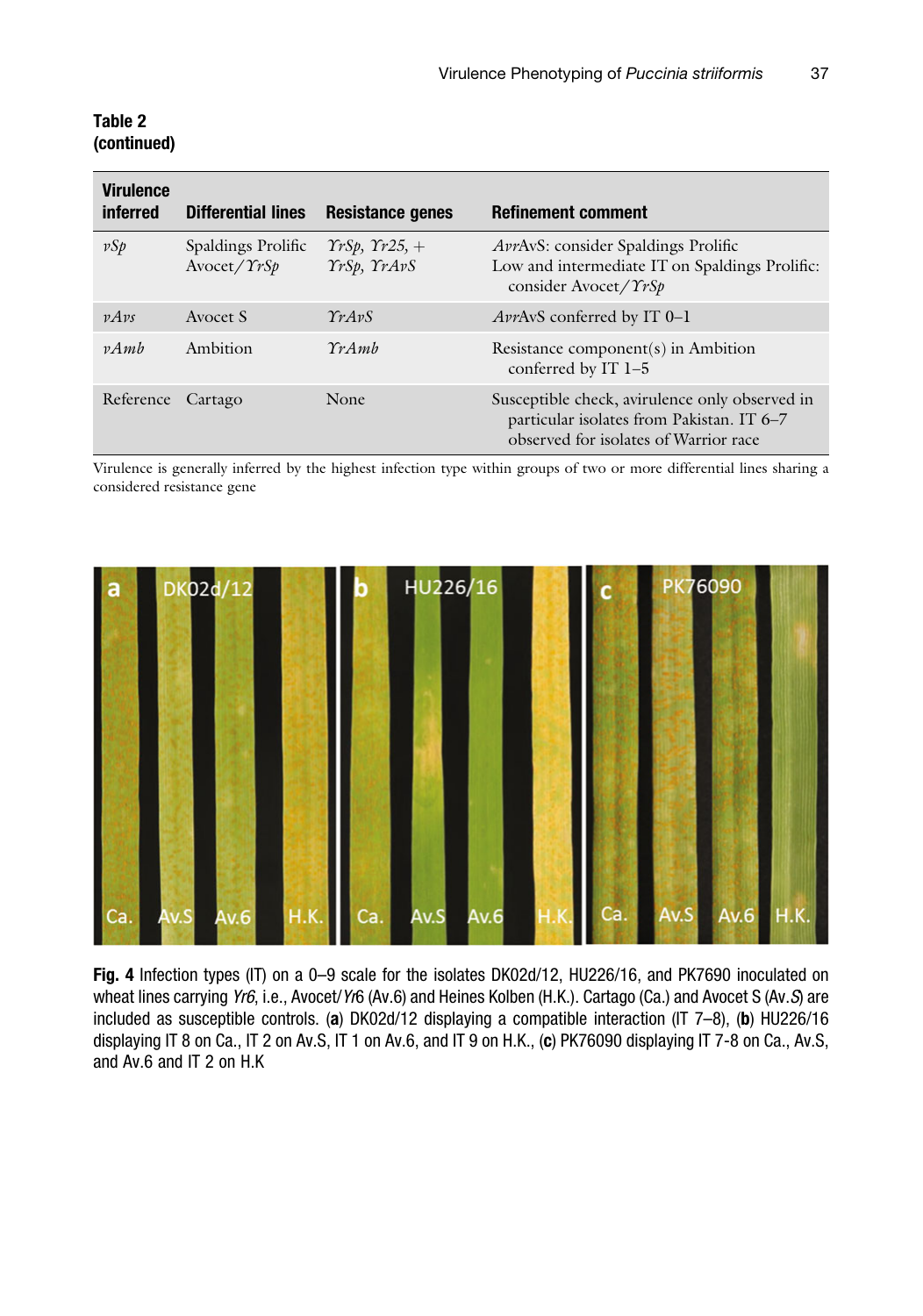<span id="page-9-0"></span>

Fig. 5 Infection types (IT) on a 0–9 scale for the isolates AF118/16, DK01/95, UK94/519, and MA82/16 on Yr17 resistant wheat varieties, i.e., VPM1, Avocet/ Yr17 (Av.17). Morocco (Mo.) and Anja are included as susceptible controls. (a) UK94/519 displaying a compatible interaction (IT 7–8); note chlorotic flecks on Avocet/Yr17 which is consistent for Yr17-virulent isolates from the NW-European P. striiformis population, (b) MA82/16 displaying IT 8-9 on Mo., Anja and Av.17, and IT 4 on VPM1, (c) AF118/16 displaying IT 7-8 on Mo. and Av.17 and IT 1-2 on Anja, and VPM1, (d) DK01/95 displaying IT 8-9 on Mo. and Anja, and IT 1-2 on VPM1 and Av.17

## 4 Notes

- 1. Commercial local varieties or other lines of special interest may be included in the set. New races are often identified because they overcome resistance in widely grown varieties.
- 2. It is important that the plants are grown in disease-free environment prior to inoculation to avoid unintentional contamination.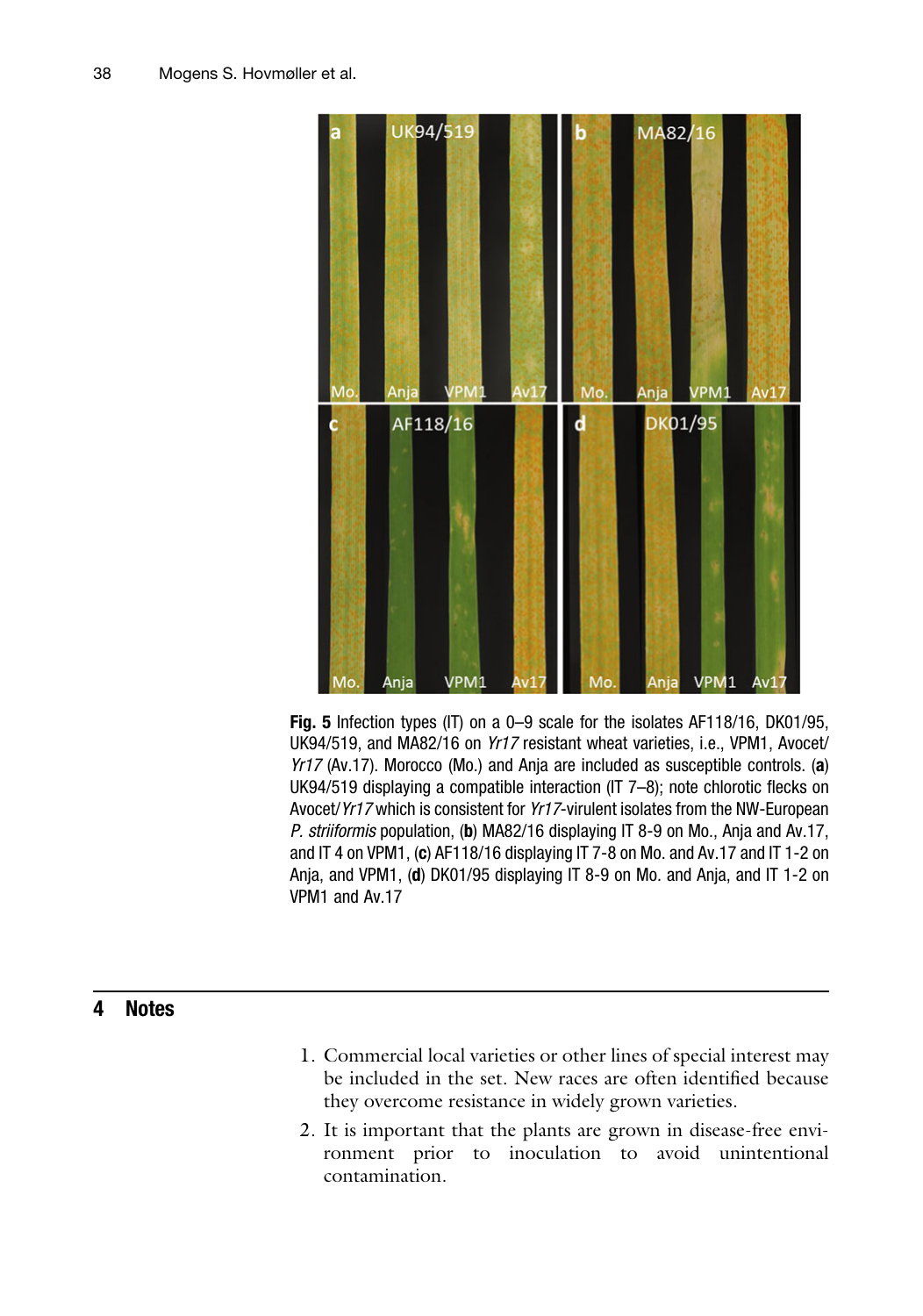- 3. Safe handling of spore samples to minimize the risk of unintentional spread is vital.
- 4. Optimal time of scoring may vary depending on the season and isolate.
- 5. Seed contamination is based on plant morphology and infection type. Off-type plants are not considered in the analyses.
- 6. Samples containing more than one race can be purified as follows: single lesions of high infection types are collected from at least two different differential lines, rinsed with water, transferred to petri dish with moist filter paper, and incubated for 2–3 days at  $12-14$  °C under light to allow germination of detached spores of the off-type and production of new spores from the lesion. The single lesions are subsequently used as basis for new spore multiplications using susceptible lines. Purity of the new isolates can be confirmed on new differential sets.

#### <span id="page-10-0"></span>References

- 1. McIntosh RA, Welling CR, Park RF (1995) Wheat rusts: an atlas of resistance genes. CSIRO, Melbourne, VIC. 200 pp
- <span id="page-10-1"></span>2. Hovmøller MS (2001) Disease severity and pathotype dynamics of Puccinia striiformis f. sp. tritici in Denmark. Plant Pathol 50:181–189
- <span id="page-10-7"></span>3. de Vallavieille-Pope C, Ali S, Leconte M, Enjalbert J, Delos M, Rouzet J (2012) Virulence dynamics and regional structuring of Puccinia striiformis f. sp. tritici in France between 1984 and 2009. Plant Dis 96:131–140
- <span id="page-10-8"></span><span id="page-10-2"></span>4. Johnson R (1992) Reflection of a plant pathologist on breeding for disease resistance, with emphasis on yellow rust and eyespot of wheat. Plant Pathol 41:239–254
- <span id="page-10-9"></span><span id="page-10-3"></span>5. Chen X, Penman L (2005) Stripe rust epidemic and races of Puccinia striiformis in the United States in 2004. Phytopathology 95(6): S19–S19
- <span id="page-10-10"></span><span id="page-10-4"></span>6. Line RF, Qayoum A (1992) Virulence, aggressiveness, evolution and distribution of races of Puccinia striiformis (the cause of stripe rust of wheat) in North America, 1968-1987. US Dep Agric Tech Bull 1788:44
- <span id="page-10-11"></span><span id="page-10-5"></span>7. Wan A, Zhao Z, Chen X, He Z, Jin S, Jia Q, Yao G, Yang J, Wang B, Li G, BI Y, Yuan Z (2004) Wheat stripe rust epidemic and virulence of Puccinia striiformis f. sp. tritici in China in 2002. Plant Dis 88:896–904
- <span id="page-10-12"></span><span id="page-10-6"></span>8. Wellings CR (2007) Puccinia striiformis in Australia: a review of the incursion, evolution, and adaptation of stripe rust in the period 1979-2006. Aust J Agr Res 58:567–575
- 9. Stubbs R (1988) Pathogenicity analysis of yellow (stripe) rust of wheat and its significance in a global context. In: Simmonds NW, Rajaram S (eds) Breeding strategies for resistance to the rusts of wheat. CIMMYT, Mexico, DF, pp 23–38
- 10. Hovmøller MS, Yahyaoui A, Singh RP (2009) A global reference centre for wheat yellow rust: pathogen variability, evolution and dispersal pathways at regional and global levels. BGRI Technical Workshop, Cd. Obregón, Sonora, Mexico, March 17–20, 2009
- 11. Hovmøller MS, Walter S, Justesen AF (2010) Escalating Threat of Wheat Rusts. Science 329 (5990):369–369
- 12. Hovmøller MS, Sørensen CK, Walter S, Justesen AF (2011) Diversity of Puccinia striiformis on cereals and grasses. Annu Rev Phytopathol 49:197–217
- 13. Walter S, Ali S, Kemen E, Nazari K, Bahri BA, Enjalbert J, Hansen JG, Brown JKM, Sicheritz-Pontén T, Jones J, de Vallavieille-Pope C, Hovmøller MS, Justesen AF (2016) Molecular markers for tracking the origin and worldwide distribution of invasive strains of Puccinia striiformis. Ecol Evol 6(9):2790–2804
- 14. Thach T, Ali S, Justesen AF, Rodriguez-Algaba J, Hovmøller MS (2015) Recovery and virulence phenotyping of the historic 'Stubbs collection' of the yellow rust fungus Puccinia striiformis from wheat. Ann Appl Biol 167 (3):314–326
- 15. Hovmøller MS, Justesen AF (2007) Appearance of atypical Puccinia striiformis f. sp. tritici